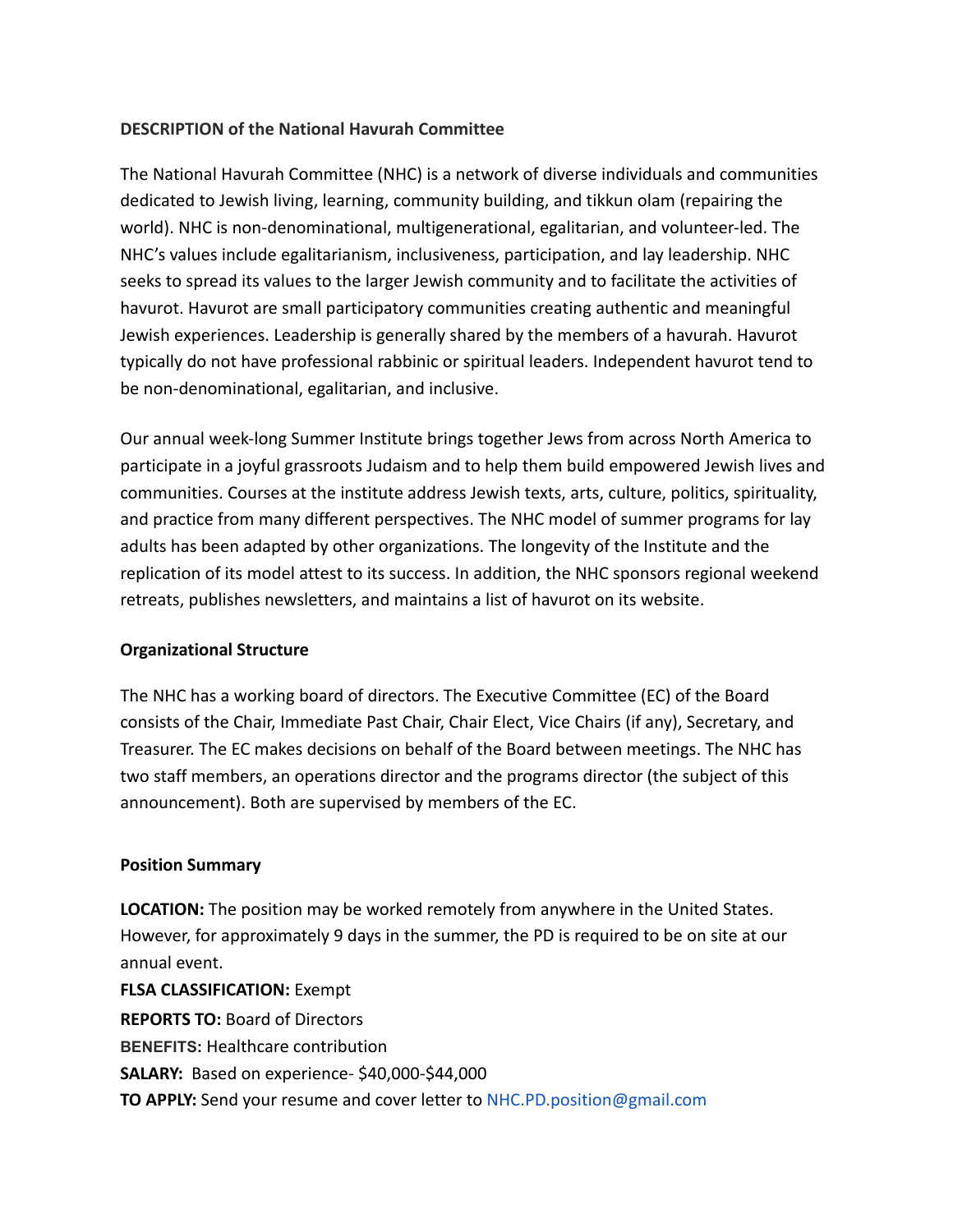#### **Overview:**

The Programs Director (PD) reports to the chair or designated member of the Executive Committee and works with the Operations Director and the volunteer Havurah community to realize the mission and vision of the NHC. The PD is responsible for the main program of the NHC, the annual Summer Institute. The PD manages the planning process and priority projects identified by the Board. The PD spearheads and coordinates efforts to develop and support our dedicated multigenerational volunteers. The position is a director position, legally exempt from overtime requirements, in which the workload varies substantially from one month to the next. The degree to which the PD effectively engages and manages volunteers from the NHC community will affect the workload. During some months, the Program Director may average more than 40 hours a week while in other months, substantially less work will be required.

#### **Program and Event Planning**

- Site search, site negotiations and ongoing communication with site managers
- Managing volunteers, temporary staff and contractors to realize a complex project
- Managing the publicity, recruitment, and registration process
- On-site management of events and programs

#### **Community Development**

- Volunteer support and coordination
- Communications with community members
- Communication with the Board, including some meetings on evenings or weekends

## **Qualifications**

- Strong management, organizational, planning, communication, and negotiating skills
- Ability to establish and maintain priorities in an environment with many demands and distributed leadership
- Ability to take initiative, work autonomously, and delegate effectively
- Knowledge of/involvement in/passion for Jewish community, Jewish culture, Jewish practice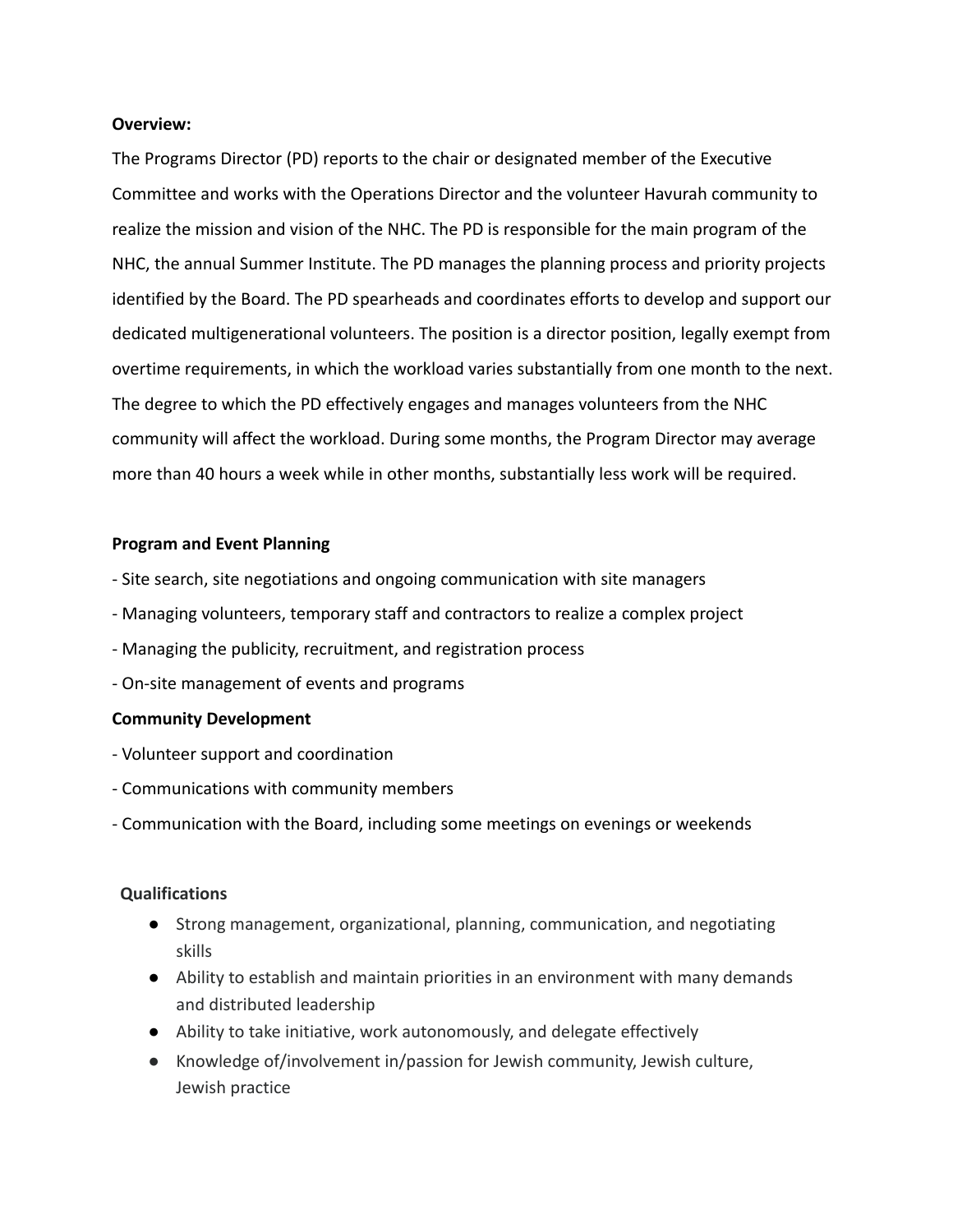● Good working knowledge of Zoom, Cvent, Google Drive, Facebook Business Suite, MailChimp, and Wordpress is preferred but not required

## **Required Credentials/Experience**

- 4-year degree (Relevant experience may be substituted)
- 2-4 years experience in a nonprofit organization or highly collaborative workplace

## **Ideal Work Experience**

- Experience working with a Board of Directors or other decision-making group as a member or as staff
- Experience recruiting, training, and organizing the work of volunteers in a grassroots, decentralized or consensus-based environment. Community organizing experience is a plus
- Experience as a supervisor; ability to supervise administrative staff and consultants
- Must be proactive and self-directed

## **Detailed Job Description**

Primary responsibilities will include:

#### 1) Program and Event Planning: The Annual NHC Summer Institute

i) **Pre and Post Institute**: Some of the major activities for which the PD is responsible are: site search, site negotiations, contracts, and payment plans, developing relationships with key staff on-site to ensure goodwill and good systems of communication with them. In addition, the PD is responsible for making sure everything that needs to be done before Institute is done. Ideally much or all of the rest will be done by volunteers, but the PD is responsible for stepping in to make sure it happens.

ii) **Assure that physical and financial accessibility as well as racial equality are incorporated into the planning and execution of Institute and all NHC activities.**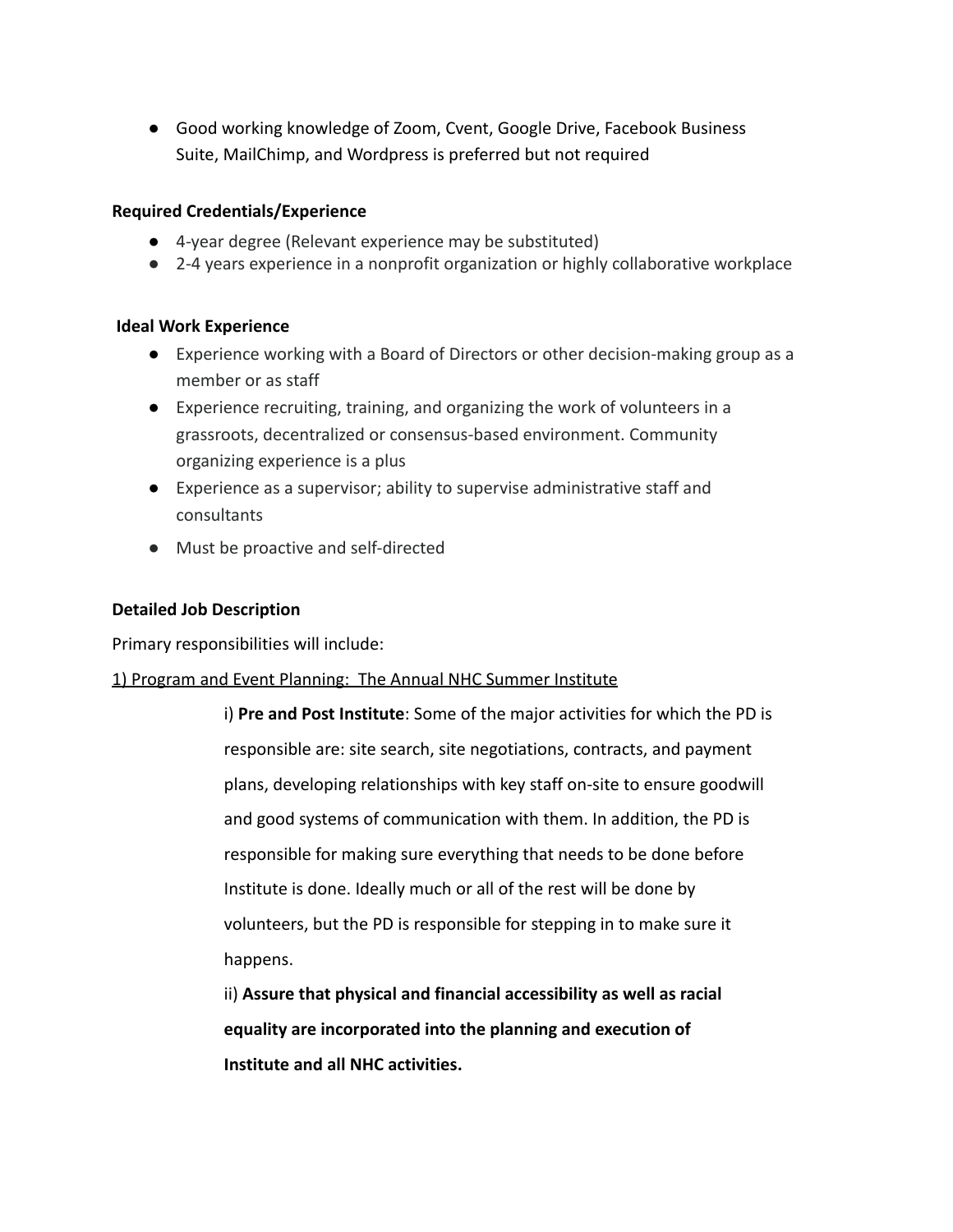iii) **Develop a plan to make Institute happen through the use of volunteer labor**: It is envisioned that the PD will be managing and supervising the volunteers who will make Institute happening but not doing the nuts and bolts. One of the PDs first tasks will be to develop a plan for Institute that will be implemented by volunteers. When deadlines approach or gaps are inadequately filled by volunteer labor, the PD is expected to do what is necessary to make sure that Institute happens. At times this may involve very intense work weeks. The board will work with the PD to provide adequate time off during slower parts of the calendar.

iv) **Marketing:** Publicity and outreach activities for the Summer Institute; developing and maintaining contact lists.

v) **Volunteer Management:** PD coordinates Institute Planning Team and Board members. Develop volunteers and monitor progress toward the implementation of the Institute plan. Provide support for volunteers. Follow up and be accountable for accomplishment of vital objectives and tasks.

vi) **Staff and Contractor Management:** PD hires and supervises Summer Institute temporary staff and work study positions. Coordinates the delivery of their contracts with the Operations Director.

vii) Work with the operations director to manage the registration process for Summer Institute

viii) **On-site Event Management:** PD is responsible for day-to-day management and oversight of all on-site logistics during the Summer Institute. The PD serves as liaison between the Institute Site Staff and the Institute Planning Team Leaders.

ix) **External Communications and Marketing**: Create website content, electronic newsletters and communications in conjunction with communications and outreach volunteers, ensure the website is regularly maintained and updated.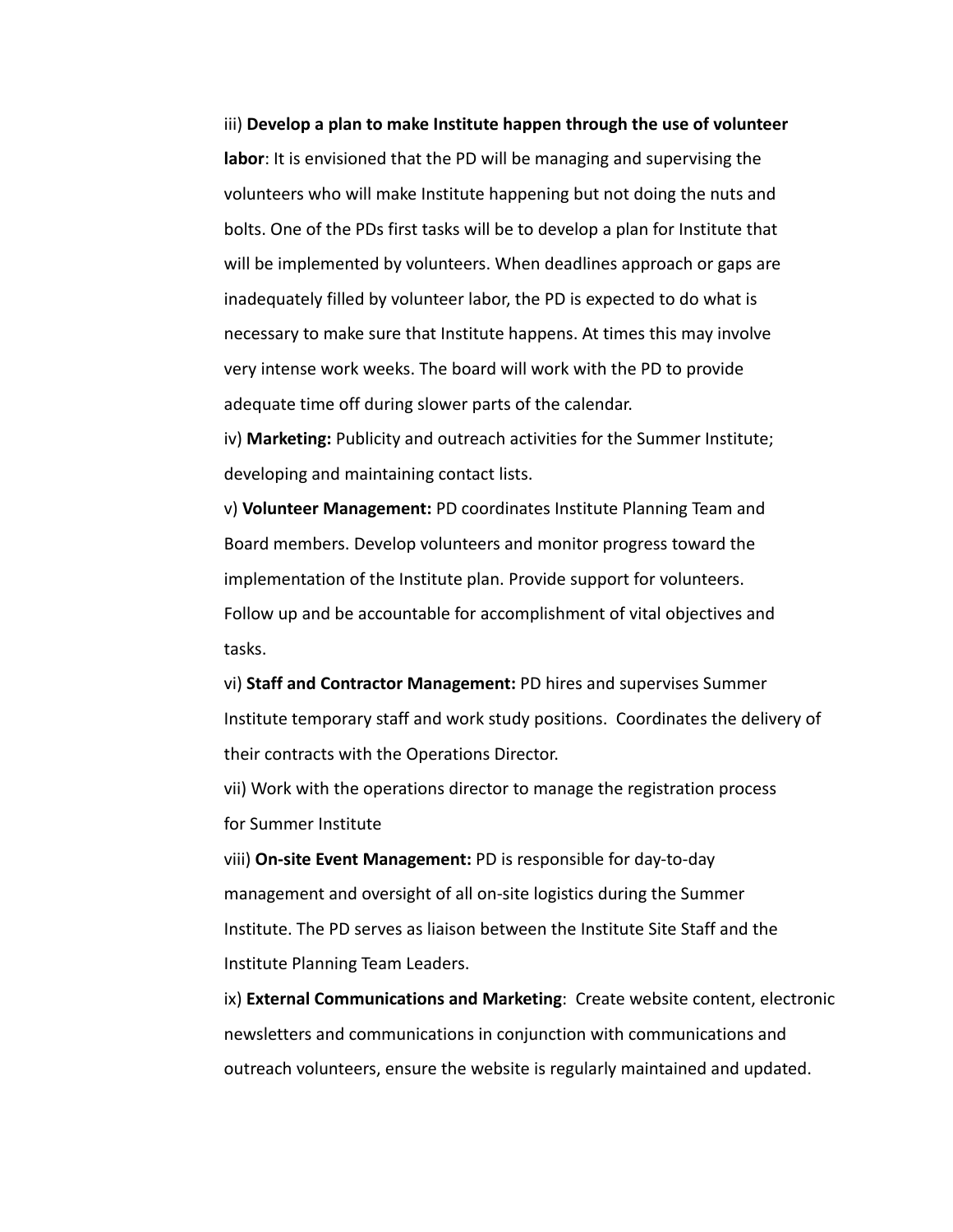Answer emails and support communication between community members and the organization.

# xi) **Registration Development & Management:**

- 1. Develop and design registration using Cvent
- 2. Manage registration and attendee onboarding process
- 3. Liaise with the grants committee about all attendees receiving grants with the help of the OD
- 4. Assist community members with registration
- 5. Manage housing lists
- 6. Manage course registration and changes

2) Communication with the Board: Set up systems with the Board/EC/supervisor to ensure strong lines of communication built upon a foundation of mutual respect

i) Communicate regularly about priorities and outcomes:

Keep Board informed regarding progress on PD work priorities

ii) The PD will be accountable to the Board and to the member(s) of the

board assigned to supervise the PD.

iii) Work with the Executive Committee and the operations director to prepare

for board meetings

## 3) Ongoing Online Offerings:

i) Send monthly eblasts to notify the community

ii) Market each offering by putting it on facebook, Instagram, Twitter and the website

iii) Update website with all NHC hosted events; post and page

iv) Update website post-event

v) Keep track of attendance statistics

## **Other responsibilities include:**

1) Volunteer development and community-building: Ensures that all volunteer functions are

assigned and timelines for completion of volunteer-led projects are met.

i) **Build and maintain relationships** with long time, new, and potential community members

ii) **Keep a finger on the pulse of the organization:** Monitor, organize, and make